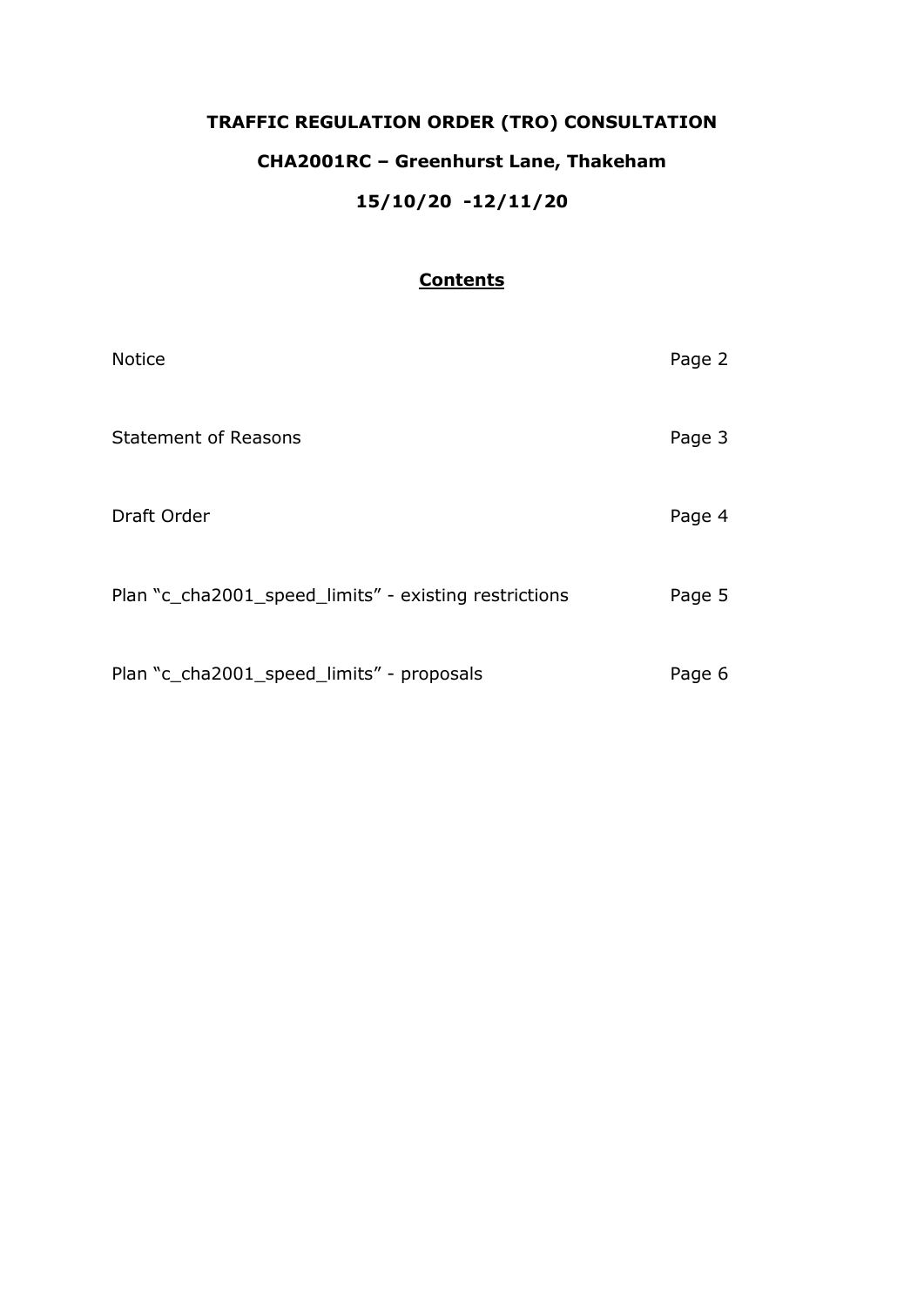## **WEST SUSSEX COUNTY COUNCIL (THAKEHAM: GREENHURST LANE) (40MPH SPEED LIMIT) ORDER 2020**

**NOTICE** is hereby given that West Sussex County Council proposes to introduce a permanent Order under the provisions of the Road Traffic Regulation Act 1984, the effect of which will be to introduce a 40mph speed limit on Greenhurst Lane from the B2139 Storrington Road westwards for a distance of 450 metres.

The consultation for this proposal will start on 15 October 2020 and, AT THAT TIME, full details of the proposals in this Notice can be viewed on the TRO pages of the West Sussex County Council website. The website includes a response form for comments or objections.

Due to current social distancing requirements, paper copies of documents will not be available to view in council offices or libraries. People without access to a computer who wish to view details of the scheme should telephone the West Sussex County Council Contact Centre on 01243 642105 to receive the documents by post.

Any objections or comments about these proposals must be received by 12 November 2020. These may be sent via the response form on the [website,](https://www.westsussex.gov.uk/roads-and-travel/traffic-regulation-orders/) in writing to: TRO Team, West Sussex County Council, The Grange, Tower Street, Chichester, PO19 1RH; or by e-mail to: [tro.team@westsussex.gov.uk.](mailto:tro.team@westsussex.gov.uk) All correspondence should be addressed to the undersigned, quoting the reference TRO/CHA2001/RC. Only correspondence including a full name and address will be considered.

Dated this 15 October 2020

 Director of Law & Assurance County Hall Chichester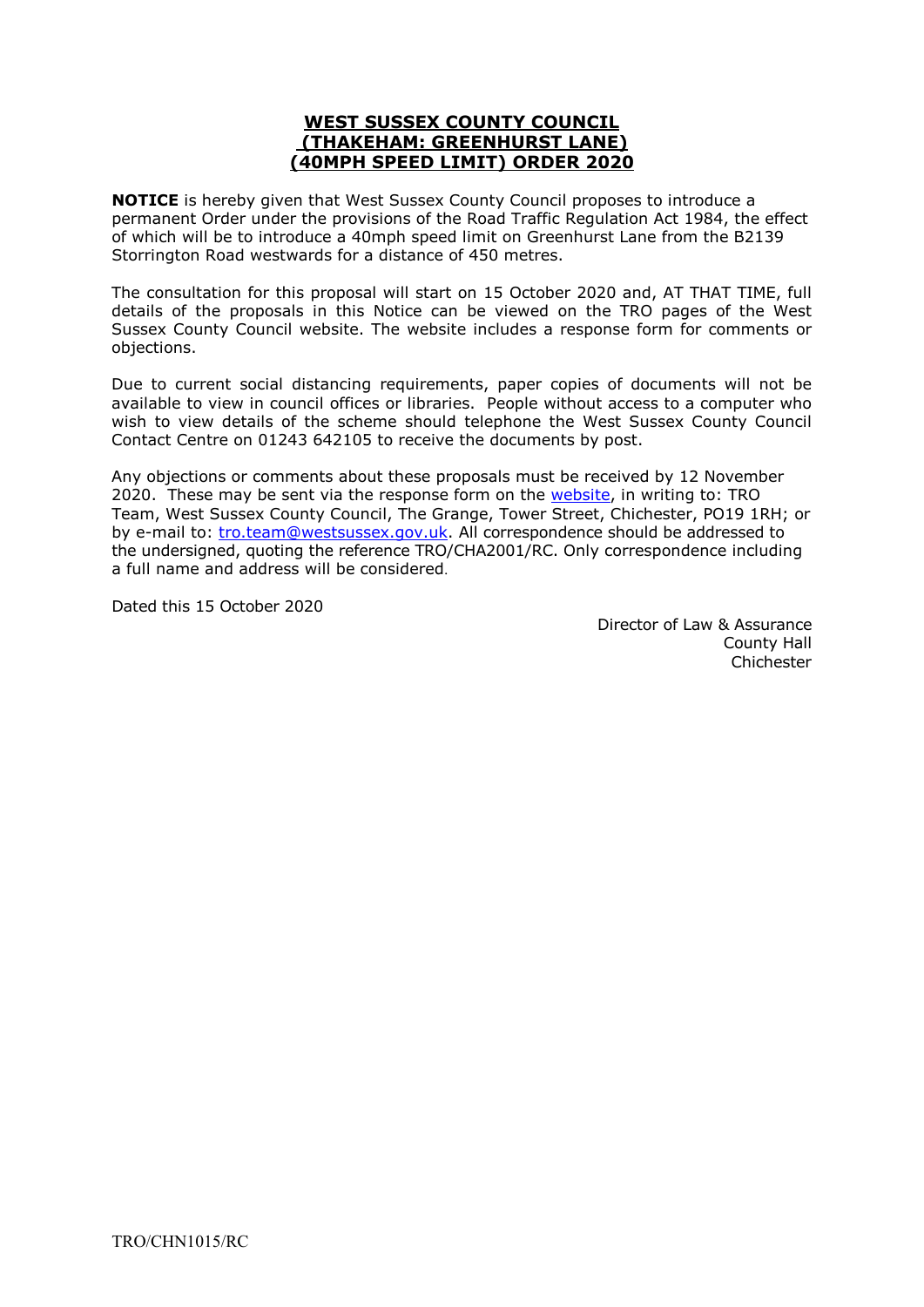## **WEST SUSSEX COUNTY COUNCIL (THAKEHAM: GREENHURST LANE) (40MPH SPEED LIMIT) ORDER 2020**

## **Statement Of Reasons For Proposing To Make The Order**

The County Council in exercise of their powers under the Road Traffic Regulation Act 1984, propose to make a permanent Order the effect of which will be to introduce a 40mph speed limit on Greenhurst Lane from the B2139 Storrington Road westwards for a distance of 450 metres.

Greenhurst Lane is currently derestricted and subject to the national speed limit.

Concerns have been raised by the community that the current national speed limit is too high at the eastern end of Greenhurst Lane where there are a number of residential properties and no footway. The North Horsham County Local Committee approved progression of a Traffic Order to resolve this issue.

It is proposed to reduce the speed limit on the eastern section of Greenhurst Lane from its junction with Sotrrington Road for a distance of 450 metre to 40mph The proposed lower speed limit is compliant with the County Council's Speed Limit Policy and is deemed appropriate to reduce potential danger to pedestrians due to the volume and nature of traffic using the road.

The Order will be supported by the introduction of speed roundels to improve driver compliance with the lower speed limit.

This Order is proposed so as to reduce danger to persons or other traffic using the road or to minimise the likelihood of any such danger arising, and for facilitating the safe passage of any class of traffic (including pedestrians).

Drawing CHA2001 Horsham Thakeham PROPOSED SPEED LIMITS (31/7/20) shows the length of road, which is the subject of the proposed order.

Director of Law & Assurance County Hall Chichester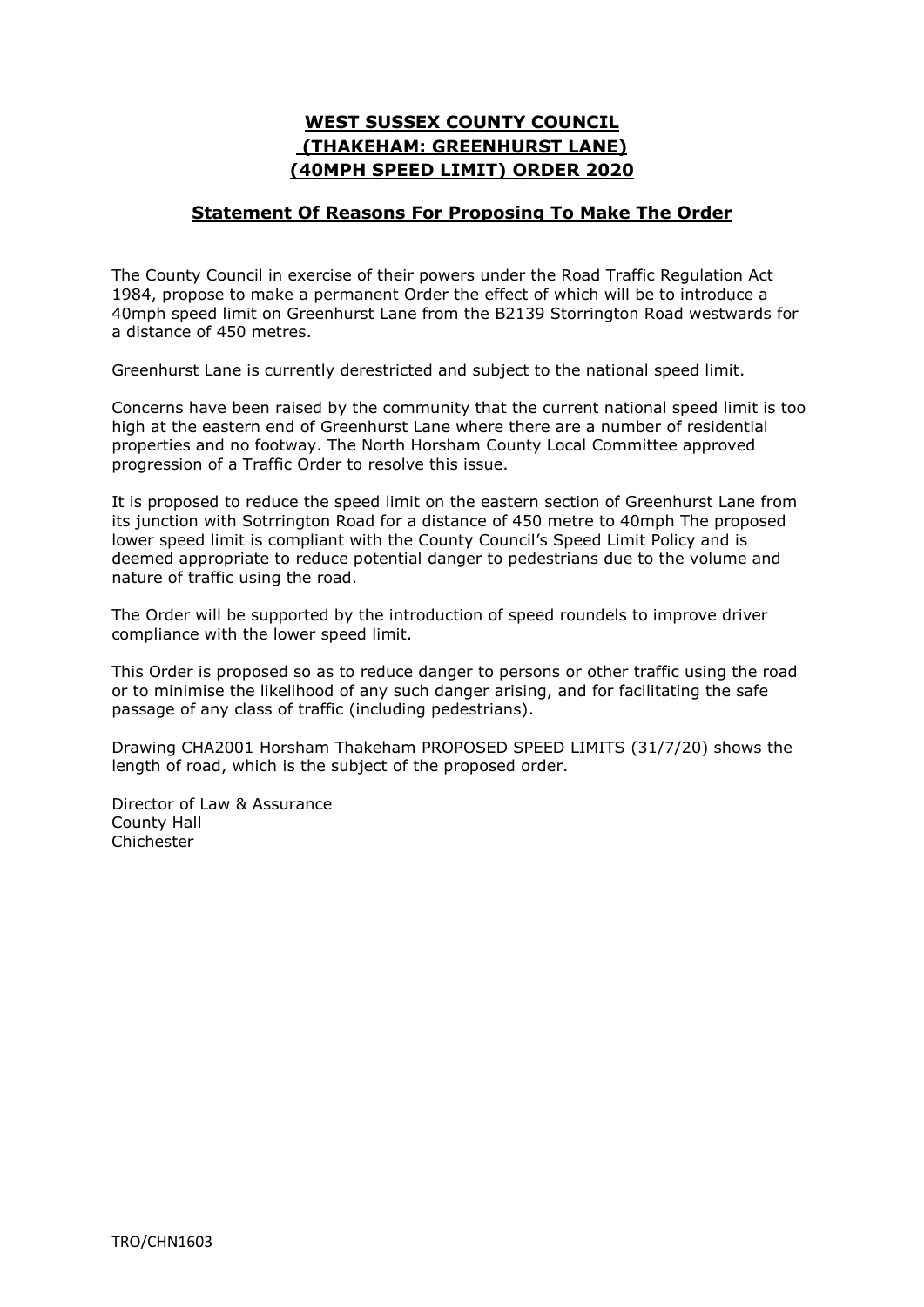## **WEST SUSSEX COUNTY COUNCIL (THAKEHAM: GREENHURST LANE) (40MPH SPEED LIMIT) ORDER 202\***

West Sussex County Council in exercise of their powers under Sections 82 and 84 (1) (a) of the Road Traffic Regulation Act 1984 ("the Act"), and Part IV of Schedule 9 of the Act and of all other enabling powers, and after consultation with the chief officer of police in accordance with Part III and Part IV of Schedule 9 to the Act hereby make the following Order:-

- 1. This Order shall come into operation on the x day of x 202 $*$  and may be cited as "West Sussex County Council (Thakeham: Greenhurst Lane) (40mph Speed Limit) Order 202\*"
- 2. No person shall cause or permit any vehicle to proceed at a speed exceeding 40 miles per hour in the lengths of roads specified in the First Schedule to this Order
- 3. Nothing in Paragraph 2 shall apply to a vehicle being used by naval, military or air force purposes while being driven by a person for the timebeing subject to the orders of a member of the armed forces of the Crown on an occasion when –
	- (a) the person driving the vehicle is a member of the special forces as defined by the Road Traffic Exemptions (Special Forces) (Variation and Amendment) Regulations 2011; and
	- (b) the vehicle is being driven-
		- (i) in response, or for practice in responding, to a national security emergency by a person who has been trained in driving vehicles at high speeds; or
		- (ii) for the purpose of training a person in driving vehicles at high speeds.

#### **FIRST SCHEDULE (40mph speed limit)**

Length of road in Thakeham

| Greenhurst Lane                                                                                                    | from its junction with the B2139<br>Storrington Road westwards for a<br>distance of 450 metres. |
|--------------------------------------------------------------------------------------------------------------------|-------------------------------------------------------------------------------------------------|
| The COMMON SEAL of WEST SUSSEX<br><b>COUNTY COUNCIL was</b><br>affixed hereto the<br>day of<br>in the presence of: | (L.S.)                                                                                          |
| <b>Authorised Signatory</b>                                                                                        |                                                                                                 |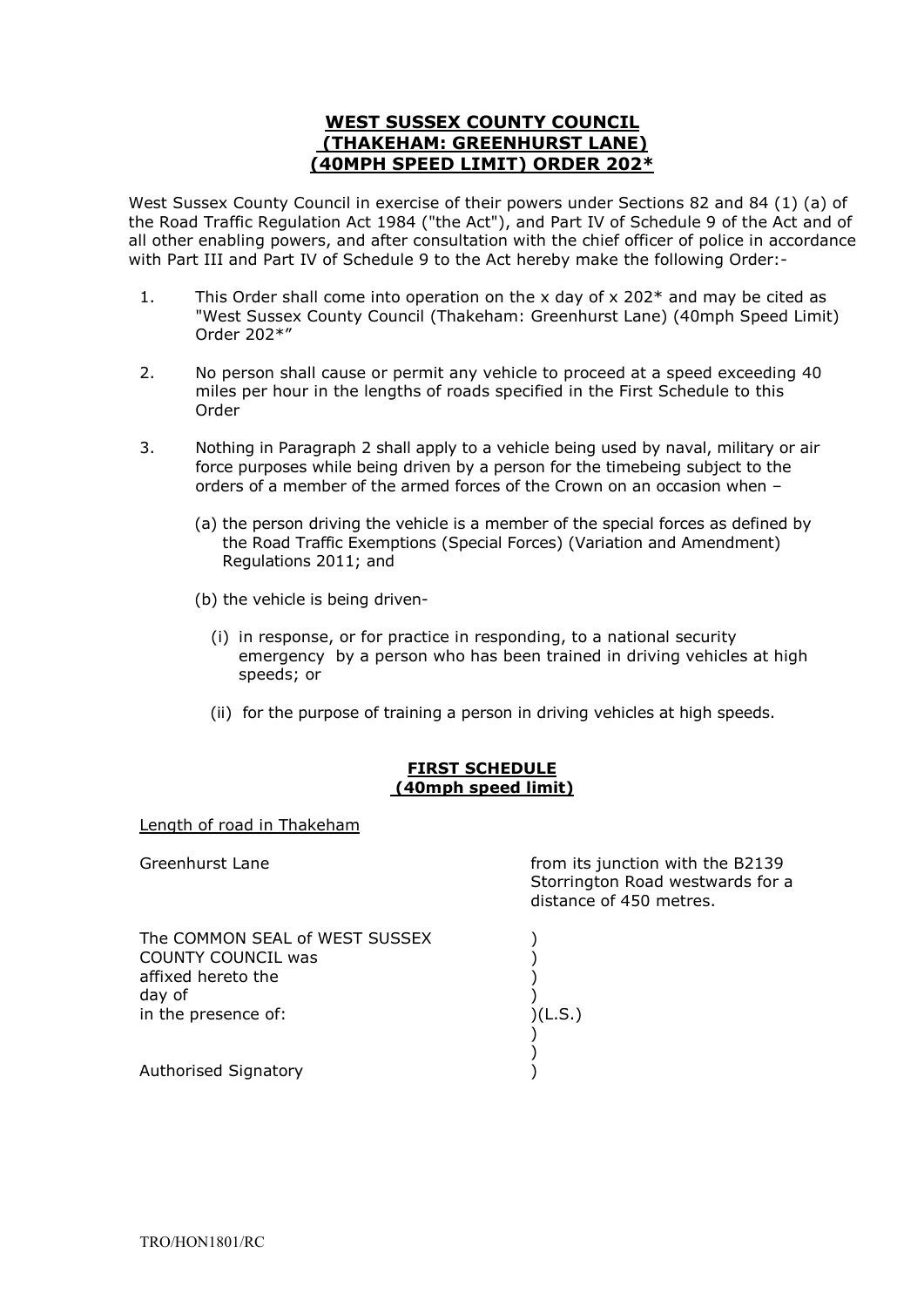